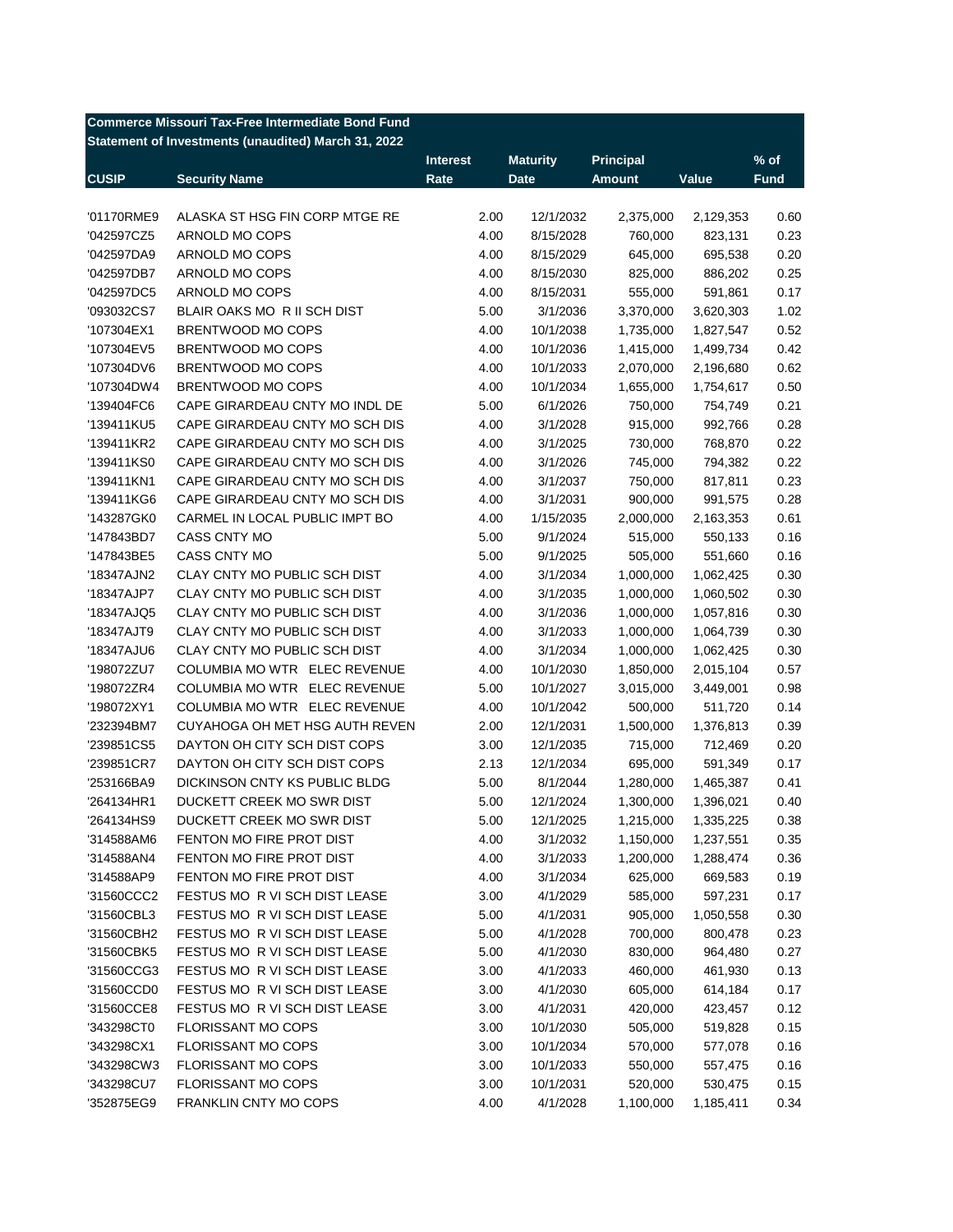| <b>Commerce Missouri Tax-Free Intermediate Bond Fund</b> |                                                     |                 |                      |                  |           |             |  |  |
|----------------------------------------------------------|-----------------------------------------------------|-----------------|----------------------|------------------|-----------|-------------|--|--|
|                                                          | Statement of Investments (unaudited) March 31, 2022 |                 |                      |                  |           |             |  |  |
|                                                          |                                                     | <b>Interest</b> | <b>Maturity</b>      | <b>Principal</b> |           | $%$ of      |  |  |
| <b>CUSIP</b>                                             | <b>Security Name</b>                                | Rate            | <b>Date</b>          | <b>Amount</b>    | Value     | <b>Fund</b> |  |  |
| '352875EF1                                               | <b>FRANKLIN CNTY MO COPS</b>                        | 4.00            | 4/1/2027             | 1,075,000        | 1,157,944 | 0.33        |  |  |
| '39121FCB2                                               | <b>GREAT RIVERS GREENWAY MET PARK</b>               | 4.00            | 12/30/2032           | 715,000          | 791,404   | 0.22        |  |  |
| '39121FCC0                                               | GREAT RIVERS GREENWAY MET PARK                      | 3.00            | 12/30/2033           | 1,780,000        | 1,790,124 | 0.51        |  |  |
| '39121FBG2                                               | <b>GREAT RIVERS GREENWAY MET PARK</b>               | 5.00            | 12/30/2026           | 1,000,000        | 1,054,420 | 0.30        |  |  |
| '39448PBZ4                                               | <b>GREENE CNTY MO COPS</b>                          | 4.00            | 9/1/2031             | 1,000,000        | 1,090,812 | 0.31        |  |  |
| '39448PCF7                                               | GREENE CNTY MO COPS                                 | 5.00            | 9/1/2037             | 1,000,000        | 1,147,059 | 0.32        |  |  |
| '39448PCE0                                               | <b>GREENE CNTY MO COPS</b>                          | 5.00            | 9/1/2036             | 1,130,000        | 1,297,562 | 0.37        |  |  |
| '394532JU0                                               | GREENE CNTY MO REORG SCH DIST                       | 4.00            | 3/1/2032             | 985,000          | 1,062,362 | 0.30        |  |  |
| '394532JS5                                               | GREENE CNTY MO REORG SCH DIST                       | 4.00            | 3/1/2030             | 905,000          | 980,455   | 0.28        |  |  |
| '394514HB2                                               | GREENE CNTY MO REORG SCH DIST                       | 5.00            | 3/1/2038             | 875,000          | 981,521   | 0.28        |  |  |
| '397290AM9                                               | <b>GREENWOOD MO</b>                                 | 5.63            | 3/1/2025             | 270,000          | 270,488   | 0.08        |  |  |
| '410632CM3                                               | HANNIBAL MO INDL DEV AUTH                           | 5.00            | 10/1/2037            | 3,225,000        | 3,600,936 | 1.02        |  |  |
| '45204EMD7                                               | <b>ILLINOIS ST FIN AUTH REVENUE</b>                 | 3.25            | 5/15/2039            | 2,500,000        | 2,320,502 | 0.66        |  |  |
| '45201YM79                                               | ILLINOIS ST HSG DEV AUTH REVEN                      | 2.90            | 8/1/2031             | 3,000,000        | 2,977,078 | 0.84        |  |  |
| '453722PJ3                                               | <b>INDEPENDENCE MO SCH DIST</b>                     | 3.25            | 3/1/2038             | 1,500,000        | 1,563,851 | 0.44        |  |  |
| '453722MK3                                               | INDEPENDENCE MO SCH DIST                            | 4.00            | 3/1/2030             | 1,500,000        | 1,604,657 | 0.45        |  |  |
| '45372SCK7                                               | INDEPENDENCE MO SCH DIST LEASE                      | 3.00            | 4/1/2022             | 600,000          | 600,000   | 0.17        |  |  |
| '45372SCM3                                               | INDEPENDENCE MO SCH DIST LEASE                      | 3.00            | 4/1/2024             | 500,000          | 508,699   | 0.14        |  |  |
| '45372SCP6                                               | INDEPENDENCE MO SCH DIST LEASE                      | 3.00            | 4/1/2026             | 960,000          | 976,530   | 0.28        |  |  |
| '45372SCL5                                               | INDEPENDENCE MO SCH DIST LEASE                      | 3.00            | 4/1/2023             | 875,000          | 885,810   | 0.25        |  |  |
| '467511BN0                                               | JACKSON CNTY MO REORG SCH DIST                      | 4.00            | 5/1/2029             | 630,000          | 673,029   | 0.19        |  |  |
| '467511BP5                                               | JACKSON CNTY MO REORG SCH DIST                      | 4.00            | 5/1/2030             | 675,000          | 720,016   | 0.20        |  |  |
| '467511BH3                                               | JACKSON CNTY MO REORG SCH DIST                      | 4.00            | 5/1/2024             | 500,000          | 518,473   | 0.15        |  |  |
| '467511BL4                                               | JACKSON CNTY MO REORG SCH DIST                      | 4.00            | 5/1/2027             | 700,000          | 750,635   | 0.21        |  |  |
| '467520WX6                                               | JACKSON CNTY MO REORG SCH DIST                      | 4.00            | 3/1/2028             | 840,000          | 915,349   | 0.26        |  |  |
| '467520WZ1                                               | JACKSON CNTY MO REORG SCH DIST                      | 4.00            | 3/1/2030             | 580,000          | 628,358   | 0.18        |  |  |
| '467486WM4                                               | JACKSON CNTY MO REORG SCH DIST                      | 5.50            | 3/1/2036             | 1,000,000        | 1,211,490 | 0.34        |  |  |
| '467486WL6                                               | JACKSON CNTY MO REORG SCH DIST                      | 5.50            | 3/1/2035             | 1,000,000        | 1,211,698 | 0.34        |  |  |
| '467511BJ9                                               | JACKSON CNTY MO REORG SCH DIST                      | 4.00            | 5/1/2025             | 900,000          | 946,785   | 0.27        |  |  |
| '467574PM5                                               | JACKSON CNTY MO SCH DIST 58 C                       | 4.00            | 3/1/2026             | 2,020,000        | 2,171,950 | 0.61        |  |  |
| '467574PN3                                               | JACKSON CNTY MO SCH DIST 58 C                       | 4.00            | 3/1/2028             | 1,365,000        | 1,485,444 | 0.42        |  |  |
| '46741RCL9                                               | JACKSON CNTY MO SCH DIST HICKM                      | 4.00            | 3/1/2032             | 180,000          | 196,704   | 0.06        |  |  |
| '46741RCK1                                               | JACKSON CNTY MO SCH DIST HICKM                      | 4.00            | 3/1/2031             | 165,000          | 180,446   | 0.05        |  |  |
| '46741RCJ4                                               | JACKSON CNTY MO SCH DIST HICKM                      | 4.00            | 3/1/2030             | 200,000          | 218,813   | 0.06        |  |  |
| '46741RCC9                                               | JACKSON CNTY MO SCH DIST HICKM                      | 4.00            | 3/1/2024             | 480,000          | 498,047   | 0.14        |  |  |
| '46741RCF2                                               | JACKSON CNTY MO SCH DIST HICKM                      | 3.00            |                      | 100,000          | 103,473   | 0.03        |  |  |
| '46741RCB1                                               | JACKSON CNTY MO SCH DIST HICKM                      | 4.00            | 3/1/2027             |                  |           | 0.15        |  |  |
|                                                          | JACKSON CNTY MO SCH DIST HICKM                      | 4.00            | 3/1/2023<br>3/1/2033 | 525,000          | 536,162   | 0.06        |  |  |
| '46741RCM7                                               |                                                     |                 |                      | 200,000          | 218,375   |             |  |  |
| '467576AJ3                                               | JACKSON CNTY MO SCH DIST HICKM                      | 3.00            | 4/15/2028            | 475,000          | 463,578   | 0.13        |  |  |
| '467576AM6                                               | JACKSON CNTY MO SCH DIST HICKM                      | 3.30            | 4/15/2031            | 550,000          | 536,497   | 0.15        |  |  |
| '467576AL8                                               | JACKSON CNTY MO SCH DIST HICKM                      | 3.25            | 4/15/2030            | 575,000          | 562,047   | 0.16        |  |  |
| '467576AN4                                               | JACKSON CNTY MO SCH DIST HICKM                      | 3.38            | 4/15/2032            | 700,000          | 684,332   | 0.19        |  |  |
| '467578GE4                                               | JACKSON CNTY MO SPL OBLG                            | 4.25            | 12/1/2023            | 595,000          | 604,229   | 0.17        |  |  |
| '467578HL7                                               | JACKSON CNTY MO SPL OBLG                            | 5.00            | 12/1/2023            | 550,000          | 574,787   | 0.16        |  |  |
| '467578JW1                                               | JACKSON CNTY MO SPL OBLG                            | 4.00            | 12/1/2026            | 1,345,000        | 1,441,828 | 0.41        |  |  |
| '467578HN3                                               | JACKSON CNTY MO SPL OBLG                            | 5.00            | 12/1/2025            | 1,000,000        | 1,080,065 | 0.31        |  |  |
| '467578JY7                                               | JACKSON CNTY MO SPL OBLG                            | 4.00            | 12/1/2028            | 1,455,000        | 1,554,960 | 0.44        |  |  |
| '471486EJ5                                               | JASPER CNTY MO REORG SCH DIST                       | 4.00            | 3/1/2031             | 675,000          | 753,093   | 0.21        |  |  |
| '471486EK2                                               | JASPER CNTY MO REORG SCH DIST                       | 4.00            | 3/1/2032             | 1,575,000        | 1,752,509 | 0.50        |  |  |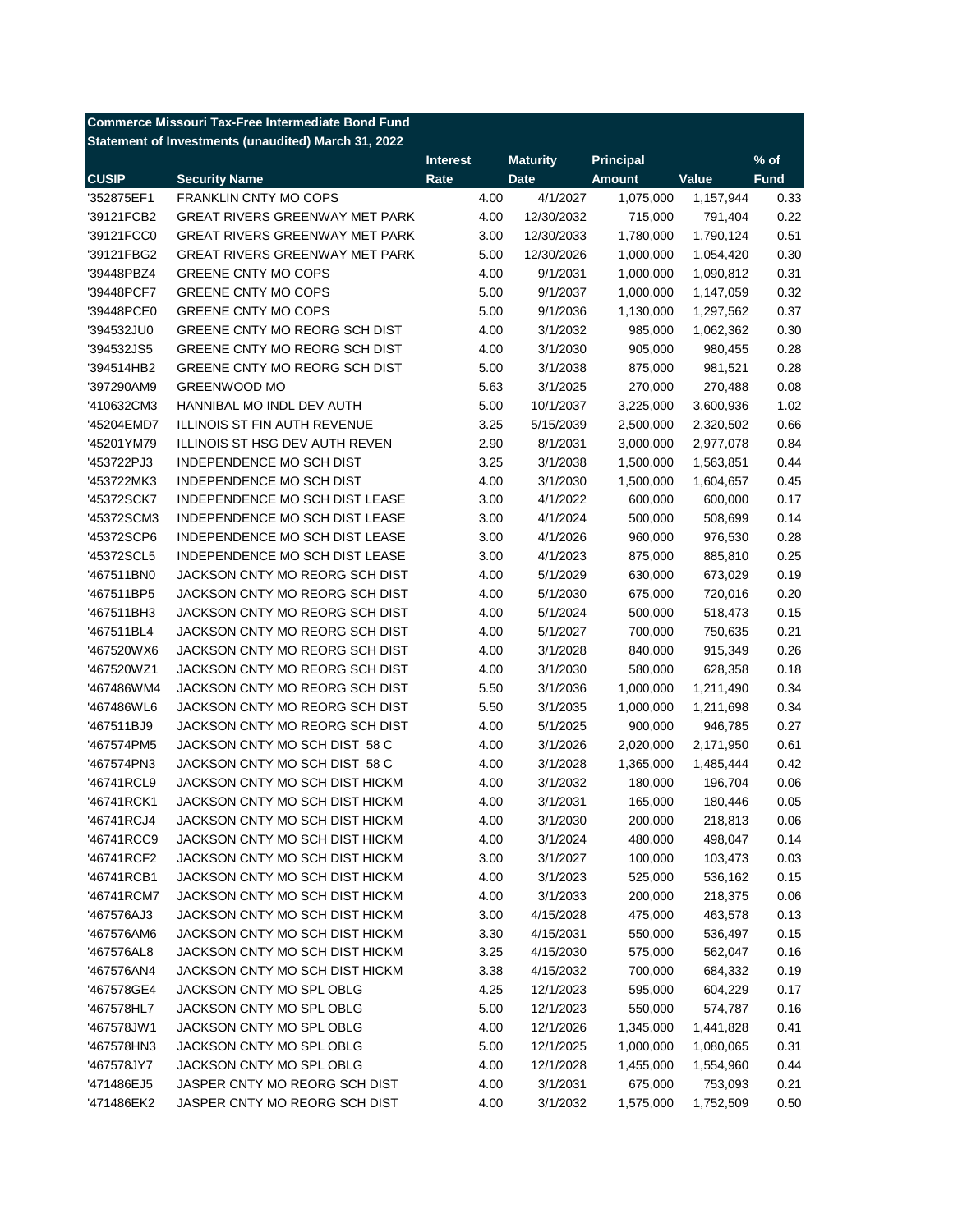|                          | <b>Commerce Missouri Tax-Free Intermediate Bond Fund</b> |                 |                 |               |           |             |
|--------------------------|----------------------------------------------------------|-----------------|-----------------|---------------|-----------|-------------|
|                          | Statement of Investments (unaudited) March 31, 2022      |                 |                 |               |           |             |
|                          |                                                          | <b>Interest</b> | <b>Maturity</b> | Principal     |           | $%$ of      |
| <b>CUSIP</b>             | <b>Security Name</b>                                     | Rate            | <b>Date</b>     | <b>Amount</b> | Value     | <b>Fund</b> |
| '472538KC0               | JEFFERSON CITY MO SCH DIST                               | 4.00            | 3/1/2030        | 15,000        | 16,047    | 0.00        |
| '472538KY2               | JEFFERSON CITY MO SCH DIST                               | 4.00            | 3/1/2029        | 1,525,000     | 1,656,592 | 0.47        |
| '472539AP0               | JEFFERSON CITY MO SCH DIST COP                           | 4.00            | 4/1/2035        | 1,220,000     | 1,301,728 | 0.37        |
| '476220AL2               | <b>JENNINGS MO COPS</b>                                  | 4.00            | 3/1/2040        | 530,000       | 551,293   | 0.16        |
| '476220AJ7               | <b>JENNINGS MO COPS</b>                                  | 4.00            | 3/1/2034        | 1,230,000     | 1,291,001 | 0.37        |
| '476220AK4               | <b>JENNINGS MO COPS</b>                                  | 4.00            | 3/1/2037        | 750,000       | 783,215   | 0.22        |
| '476220AH1               | JENNINGS MO COPS                                         | 4.00            | 3/1/2031        | 1,095,000     | 1,156,517 | 0.33        |
| '478825GU0               | JOHNSON CNTY MO SCH DIST R VI                            | 3.00            | 3/1/2037        | 560,000       | 569,173   | 0.16        |
| '478825GT3               | JOHNSON CNTY MO SCH DIST R VI                            | 3.00            | 3/1/2036        | 500,000       | 508,580   | 0.14        |
| '480639CF8               | JOPLIN MO INDL DEV AUTH HLTH F                           | 2.38            | 2/15/2025       | 500,000       | 485,575   | 0.14        |
| '480639CE1               | JOPLIN MO INDL DEV AUTH HLTH F                           | 2.32            | 2/15/2024       | 450,000       | 443,144   | 0.13        |
| '480639CD3               | JOPLIN MO INDL DEV AUTH HLTH F                           | 2.20            | 2/15/2023       | 480,000       | 479,167   | 0.14        |
| '480639CG6               | JOPLIN MO INDL DEV AUTH HLTH F                           | 2.56            | 2/15/2026       | 1,020,000     | 989,160   | 0.28        |
| '480639CJ0               | JOPLIN MO INDL DEV AUTH HLTH F                           | 2.84            | 2/15/2028       | 815,000       | 788,865   | 0.22        |
|                          | JOPLIN MO INDL DEV AUTH HLTH F                           |                 |                 |               |           | 0.22        |
| '480639CK7<br>'480639BN2 |                                                          | 2.89            | 2/15/2029       | 825,000       | 793,441   | 0.57        |
| '48068TBR4               | JOPLIN MO INDL DEV AUTH HLTH F                           | 5.00            | 2/15/2027       | 1,895,000     | 1,998,419 | 0.94        |
|                          | JOPLIN MO SCHS                                           | 3.00            | 3/1/2035        | 3,285,000     | 3,336,303 |             |
| '484873KS2               | <b>KANSAS CITY MO</b>                                    | 4.50            | 2/1/2024        | 5,425,000     | 5,440,273 | 1.54        |
| '48503SEL9               | KANSAS CITY MO INDL DEV AUTH                             | 5.50            | 9/1/2029        | 2,130,000     | 2,137,389 | 0.60        |
| '48504NCX5               | KANSAS CITY MO INDL DEV AUTH A                           | 4.00            | 3/1/2035        | 1,950,000     | 2,055,142 | 0.58        |
| '48504NCW7               | KANSAS CITY MO INDL DEV AUTH A                           | 4.00            | 3/1/2034        | 1,275,000     | 1,349,838 | 0.38        |
| '48504NBV0               | KANSAS CITY MO INDL DEV AUTH A                           | 5.00            | 3/1/2030        | 2,000,000     | 2,301,194 | 0.65        |
| '48504NAR0               | KANSAS CITY MO INDL DEV AUTH A                           | 5.00            | 3/1/2029        | 1,370,000     | 1,557,838 | 0.44        |
| '48504NAQ2               | KANSAS CITY MO INDL DEV AUTH A                           | 5.00            | 3/1/2028        | 2,540,000     | 2,850,227 | 0.81        |
| '48507TFS7               | KANSAS CITY MO SAN SWR SYSTEM                            | 4.00            | 1/1/2033        | 1,895,000     | 1,977,922 | 0.56        |
| '485106WC8               | KANSAS CITY MO SPL OBLG                                  | 5.00            | 4/1/2035        | 1,000,000     | 1,182,246 | 0.33        |
| '485106WD6               | KANSAS CITY MO SPL OBLG                                  | 5.00            | 4/1/2036        | 760,000       | 897,669   | 0.25        |
| '485106WE4               | KANSAS CITY MO SPL OBLG                                  | 5.00            | 4/1/2037        | 1,435,000     | 1,692,957 | 0.48        |
| '485106LK2               | KANSAS CITY MO SPL OBLG                                  | 5.00            | 9/1/2031        | 760,000       | 768,783   | 0.22        |
| '485106SA7               | KANSAS CITY MO SPL OBLG                                  | 5.00            | 9/1/2031        | 1,000,000     | 1,137,315 | 0.32        |
| '485106RW0               | KANSAS CITY MO SPL OBLG                                  | 5.00            | 9/1/2027        | 1,000,000     | 1,142,786 | 0.32        |
| '522714EK6               | LEBANON MO REORG SCH DIST R 3                            | 3.00            | 3/1/2031        | 1,385,000     | 1,425,724 | 0.40        |
| '530757CA9               | LIBERTY MO PUBLIC SCH DIST 53                            | 3.00            | 4/1/2027        | 1,040,000     | 1,056,071 | 0.30        |
| '530757BN2               | LIBERTY MO PUBLIC SCH DIST 53                            | 5.00            | 4/1/2032        | 475,000       | 476,343   | 0.13        |
| '530757BM4               | LIBERTY MO PUBLIC SCH DIST 53                            | 5.00            | 4/1/2031        | 425,000       | 426,198   | 0.12        |
| '530757BP7               | LIBERTY MO PUBLIC SCH DIST 53                            | 5.00            | 4/1/2033        | 500,000       | 501,417   | 0.14        |
| '530757BQ5               | LIBERTY MO PUBLIC SCH DIST 53                            | 5.00            | 4/1/2034        | 500,000       | 501,421   | 0.14        |
| '530757BJ1               | LIBERTY MO PUBLIC SCH DIST 53                            | 4.00            | 4/1/2028        | 400,000       | 400,787   | 0.11        |
| '56041MSQ8               | MAINE ST GOVTL FACS AUTH                                 | 4.00            | 10/1/2033       | 2,640,000     | 2,868,077 | 0.81        |
| '56045R2D0               | MAINE ST MUNI BOND BANK                                  | 3.00            | 11/1/2035       | 1,700,000     | 1,735,458 | 0.49        |
| '565607PS1               | MAPLEWOOD RICHMOND HEIGHTS MO                            | 3.00            | 3/1/2040        | 1,000,000     | 1,001,491 | 0.28        |
| '565607NY0               | MAPLEWOOD RICHMOND HEIGHTS MO                            | 4.00            | 3/1/2030        | 500,000       | 538,304   | 0.15        |
| '565607NW4               | MAPLEWOOD RICHMOND HEIGHTS MO                            | 4.00            | 3/1/2028        | 940,000       | 1,015,298 | 0.29        |
| '565607NX2               | MAPLEWOOD RICHMOND HEIGHTS MO                            | 4.00            | 3/1/2029        | 1,055,000     | 1,138,655 | 0.32        |
|                          |                                                          |                 |                 |               |           |             |
| '57947PDZ0               | MCCLAIN CNTY OK ECON DEV AUTH                            | 4.00            | 9/1/2033        | 1,735,000     | 1,901,105 | 0.54        |
| '592481DV4               | MET SAINT LOUIS MO SWR DIST WS                           | 5.00            | 5/1/2042        | 485,000       | 486,516   | 0.14        |
| '5946537X9               | MICHIGAN ST HSG DEV AUTH SF MT                           | 2.55            | 6/1/2027        | 2,920,000     | 2,917,709 | 0.83        |
| '606092GS7               | MISSOURI JT MUNI ELEC UTILITY                            | 5.00            | 1/1/2025        | 640,000       | 688,259   | 0.19        |
| '606341JU0               | MISSOURI ST BRD OF PUBLIC BLDG                           | 4.00            | 4/1/2026        | 1,015,000     | 1,055,991 | 0.30        |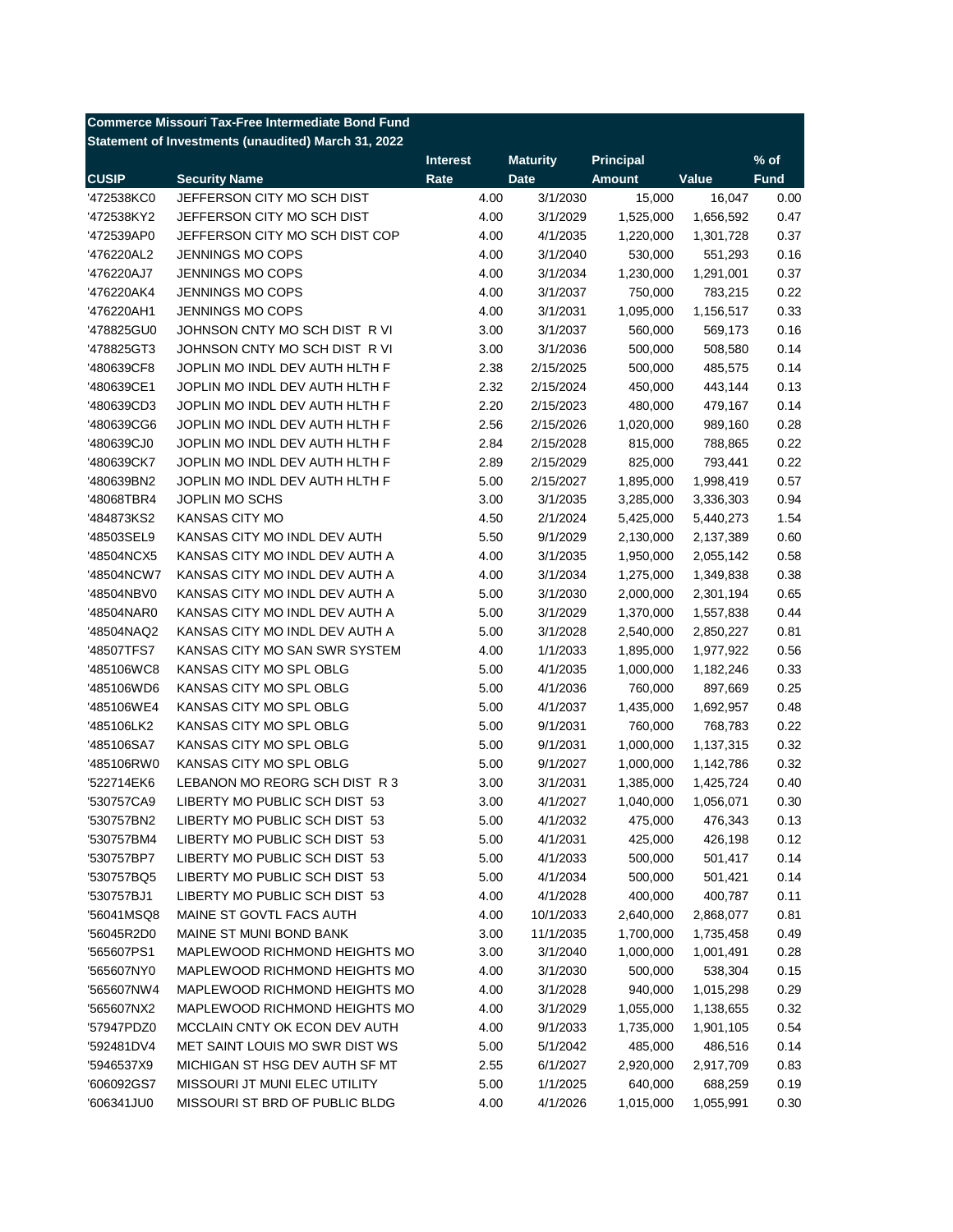|              | <b>Commerce Missouri Tax-Free Intermediate Bond Fund</b> |                 |                 |               |           |             |
|--------------|----------------------------------------------------------|-----------------|-----------------|---------------|-----------|-------------|
|              | Statement of Investments (unaudited) March 31, 2022      |                 |                 |               |           |             |
|              |                                                          | <b>Interest</b> | <b>Maturity</b> | Principal     |           | $%$ of      |
| <b>CUSIP</b> | <b>Security Name</b>                                     | Rate            | <b>Date</b>     | <b>Amount</b> | Value     | <b>Fund</b> |
| '606341KQ7   | MISSOURI ST BRD OF PUBLIC BLDG                           | 2.00            | 4/1/2027        | 635,000       | 627,169   | 0.18        |
| '606341JG1   | MISSOURI ST BRD OF PUBLIC BLDG                           | 4.00            | 4/1/2028        | 800,000       | 831,192   | 0.24        |
| '606033AH1   | MISSOURI ST DEV FIN BRD ANNUAL                           | 5.00            | 10/1/2022       | 1,000,000     | 1,018,634 | 0.29        |
| '60636SKP8   | MISSOURI ST DEV FIN BRD INFRAS                           | 4.00            | 4/1/2031        | 895,000       | 967,265   | 0.27        |
| '60636SKQ6   | MISSOURI ST DEV FIN BRD INFRAS                           | 4.00            | 4/1/2032        | 990,000       | 1,064,103 | 0.30        |
| '60636SKR4   | MISSOURI ST DEV FIN BRD INFRAS                           | 4.00            | 4/1/2033        | 1,095,000     | 1,171,060 | 0.33        |
| '60635EGH3   | MISSOURI ST ENVRNMNTL IMPT E                             | 5.00            | 1/1/2031        | 775,000       | 834,298   | 0.24        |
| '60635EGG5   | MISSOURI ST ENVRNMNTL IMPT E                             | 5.00            | 1/1/2030        | 595,000       | 640,525   | 0.18        |
| '60637AUS9   | MISSOURI ST HLTH EDUCTNL FAC                             | 4.00            | 2/15/2036       | 580,000       | 618,515   | 0.18        |
| '60637AUR1   | MISSOURI ST HLTH EDUCTNL FAC                             | 4.00            | 2/15/2035       | 400,000       | 427,668   | 0.12        |
| '60637AUT7   | MISSOURI ST HLTH EDUCTNL FAC                             | 4.00            | 2/15/2037       | 700,000       | 744,301   | 0.21        |
| '60637AUQ3   | MISSOURI ST HLTH EDUCTNL FAC                             | 4.00            | 2/15/2034       | 350,000       | 375,289   | 0.11        |
| '60636ASX2   | MISSOURI ST HLTH EDUCTNL FAC                             | 5.00            | 10/1/2025       | 600,000       | 652,263   | 0.18        |
| '60636ASY0   | MISSOURI ST HLTH EDUCTNL FAC                             | 5.00            | 10/1/2026       | 640,000       | 709,372   | 0.20        |
| '60636ASZ7   | MISSOURI ST HLTH EDUCTNL FAC                             | 5.00            | 10/1/2027       | 2,030,000     | 2,288,612 | 0.65        |
| '60636AND1   | MISSOURI ST HLTH EDUCTNL FAC                             | 5.00            | 6/1/2037        | 1,100,000     | 1,238,748 | 0.35        |
| '60636ANA7   | MISSOURI ST HLTH EDUCTNL FAC                             | 5.00            | 6/1/2034        | 950,000       | 1,075,251 | 0.30        |
| '60636AQG1   | MISSOURI ST HLTH EDUCTNL FAC                             | 5.00            | 9/1/2033        | 670,000       | 758,587   | 0.21        |
| '60637AKG6   | MISSOURI ST HLTH EDUCTNL FAC                             | 5.00            | 12/1/2033       | 1,000,000     | 1,076,270 | 0.30        |
| '60636AGS6   | MISSOURI ST HLTH EDUCTNL FAC                             | 5.00            | 10/1/2026       | 2,400,000     | 2,510,323 | 0.71        |
| '60636AHD8   | MISSOURI ST HLTH EDUCTNL FAC                             | 4.50            | 6/1/2028        | 1,440,000     | 1,485,312 | 0.42        |
| '60637AKE1   | MISSOURI ST HLTH EDUCTNL FAC                             | 5.00            | 12/1/2031       | 1,375,000     | 1,482,045 | 0.42        |
| '60637AHR6   | MISSOURI ST HLTH EDUCTNL FAC                             | 5.00            | 11/15/2035      | 2,500,000     | 2,726,424 | 0.77        |
| '606901N93   | MISSOURI ST HLTH EDUCTNL FAC                             | 0.38            | 2/15/2033       | 1,275,000     | 1,275,000 | 0.36        |
| '60637ALT7   | MISSOURI ST HLTH EDUCTNL FAC                             | 4.00            | 5/15/2033       | 1,250,000     | 1,308,332 | 0.37        |
| '60637ALX8   | MISSOURI ST HLTH EDUCTNL FAC                             | 4.00            | 5/15/2039       | 1,250,000     | 1,309,591 | 0.37        |
| '60636AQH9   | MISSOURI ST HLTH EDUCTNL FAC                             | 5.00            | 9/1/2038        | 800,000       | 904,897   | 0.26        |
| '60637BUW8   | MISSOURI ST HSG DEV COMMISSION                           | 2.50            | 5/1/2031        | 370,000       | 358,492   | 0.10        |
| '60637BUX6   | MISSOURI ST HSG DEV COMMISSION                           | 2.55            | 11/1/2031       | 385,000       | 373,706   | 0.11        |
| '60637BUV0   | MISSOURI ST HSG DEV COMMISSION                           | 2.40            | 11/1/2030       | 385,000       | 369,889   | 0.10        |
| '60637BPU8   | MISSOURI ST HSG DEV COMMISSION                           | 3.25            | 11/1/2030       | 290,000       | 294,060   | 0.08        |
| '60637BPS3   | MISSOURI ST HSG DEV COMMISSION                           | 3.15            | 11/1/2029       | 255,000       | 257,986   | 0.07        |
| '60637BPQ7   | MISSOURI ST HSG DEV COMMISSION                           | 3.05            | 11/1/2028       | 285,000       | 288,419   | 0.08        |
| '60637BHE3   | MISSOURI ST HSG DEV COMMISSION                           | 3.55            | 11/1/2030       | 290,000       | 292,262   | 0.08        |
| '654805AT7   | NIXA MO PUB SCHS CTFS PARTN                              | 3.00            | 4/1/2039        | 1,465,000     | 1,410,888 | 0.40        |
| '654805AV2   | NIXA MO PUB SCHS CTFS PARTN                              | 3.00            | 4/1/2041        | 1,000,000     | 945,449   | 0.27        |
| '654811CM8   | NIXA MO PUBLIC SCHS                                      | 4.00            | 3/1/2033        | 500,000       | 539,270   | 0.15        |
| '654811CN6   | NIXA MO PUBLIC SCHS                                      | 4.00            | 3/1/2034        | 800,000       | 861,675   | 0.24        |
| '655223AB1   | NODAWAY CNTY MO INDL DEV AUTH                            | 0.51            | 11/1/2028       | 2,885,000     | 2,885,000 | 0.82        |
| '658877FC4   | NORTH DAKOTA ST HSG FIN AGY HO                           |                 |                 |               | 208,079   |             |
| '658877GF6   | NORTH DAKOTA ST HSG FIN AGY HO                           | 3.15            | 1/1/2036        | 210,000       |           | 0.06        |
|              |                                                          | 2.60            | 7/1/2028        | 2,310,000     | 2,297,254 | 0.65        |
| '660266JN8   | NORTH KANSAS CITY MO SCH DIST                            | 3.00            | 3/1/2030        | 2,445,000     | 2,546,100 | 0.72        |
| '667598GD2   | NORTHWEST MISSOURI ST UNIV<br>NORTHWEST MISSOURI ST UNIV | 4.00            | 6/1/2027        | 2,925,000     | 2,939,149 | 0.83        |
| '667598GC4   |                                                          | 4.00            | 6/1/2026        | 2,750,000     | 2,763,302 | 0.78        |
| '667598GE0   | NORTHWEST MISSOURI ST UNIV                               | 4.00            | 6/1/2028        | 1,000,000     | 1,004,837 | 0.28        |
| '684545ZK5   | ORANGE CNTY FL TOURIST DEV TAX                           | 4.00            | 10/1/2033       | 2,000,000     | 2,113,831 | 0.60        |
| '69263RCJ4   | <b>OZARK MO COPS</b>                                     | 5.00            | 9/1/2044        | 500,000       | 519,450   | 0.15        |
| '692634GH5   | OZARK MO REORG SCH DIST R 6                              | 4.00            | 3/1/2037        | 1,000,000     | 1,118,969 | 0.32        |
| '692634GJ1   | OZARK MO REORG SCH DIST R 6                              | 4.00            | 3/1/2038        | 1,000,000     | 1,115,419 | 0.32        |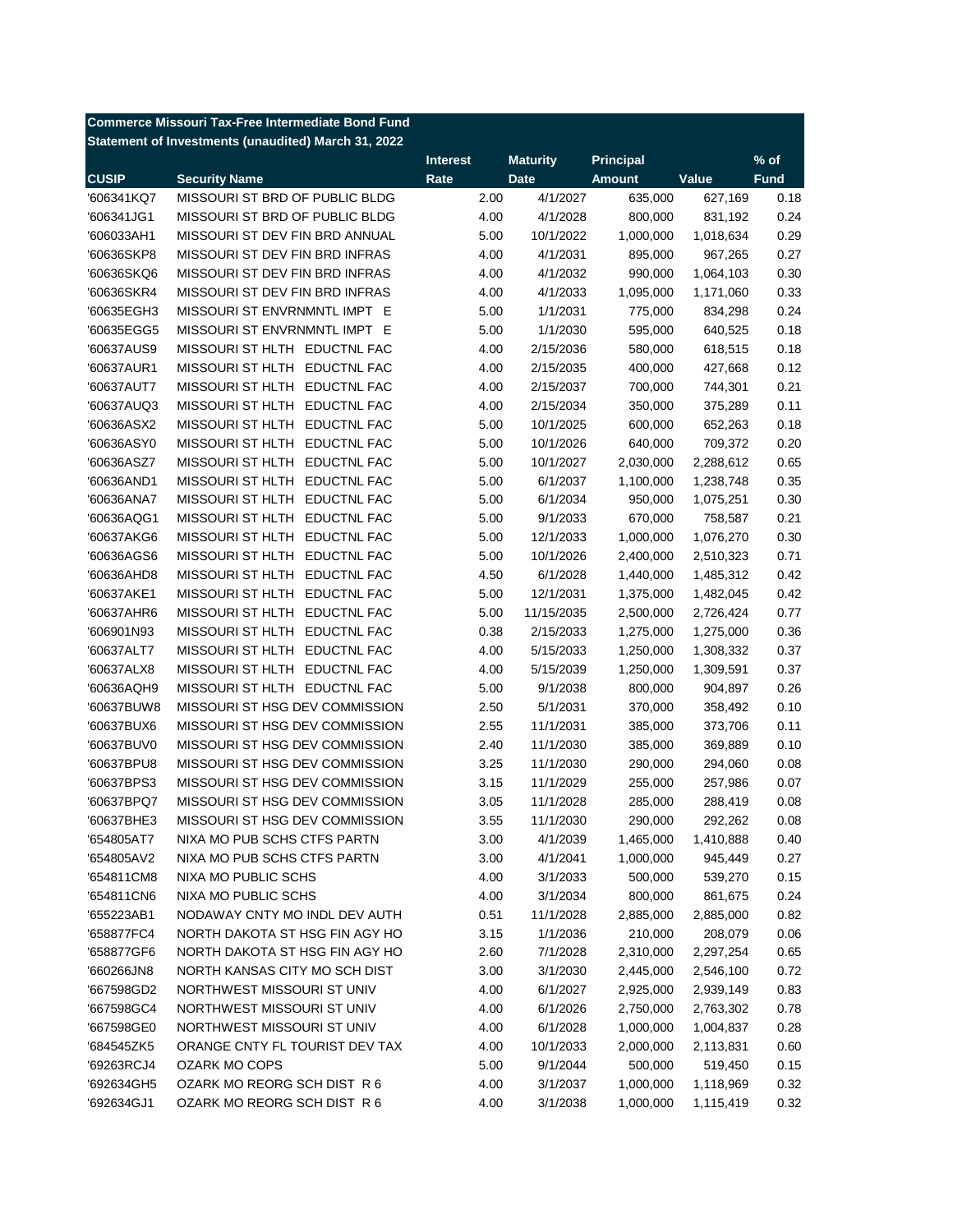|              | <b>Commerce Missouri Tax-Free Intermediate Bond Fund</b> |                 |                 |               |           |             |
|--------------|----------------------------------------------------------|-----------------|-----------------|---------------|-----------|-------------|
|              | Statement of Investments (unaudited) March 31, 2022      |                 |                 |               |           |             |
|              |                                                          | <b>Interest</b> | <b>Maturity</b> | Principal     |           | $%$ of      |
| <b>CUSIP</b> | <b>Security Name</b>                                     | Rate            | <b>Date</b>     | <b>Amount</b> | Value     | <b>Fund</b> |
| '692634GK8   | OZARK MO REORG SCH DIST R 6                              | 4.00            | 3/1/2039        | 750,000       | 833,923   | 0.24        |
| '692634GG7   | OZARK MO REORG SCH DIST R 6                              | 3.00            | 3/1/2036        | 400,000       | 397,975   | 0.11        |
| '692634EQ7   | OZARK MO REORG SCH DIST R 6                              | 4.00            | 3/1/2035        | 1,500,000     | 1,529,427 | 0.43        |
| '692634EW4   | OZARK MO REORG SCH DIST R 6                              | 4.00            | 3/1/2030        | 1,000,000     | 1,020,987 | 0.29        |
| '692634ES3   | OZARK MO REORG SCH DIST R 6                              | 4.00            | 3/1/2034        | 1,000,000     | 1,020,074 | 0.29        |
| '705888CB9   | PELL CITY AL SPL CARE FACS FIN                           | 5.00            | 12/1/2031       | 2,000,000     | 2,329,516 | 0.66        |
| '72771LBZ1   | PLATTE CNTY MO R III SCH DIST                            | 4.00            | 4/1/2029        | 800,000       | 800,000   | 0.23        |
| '72771LBT5   | PLATTE CNTY MO R III SCH DIST                            | 4.00            | 4/1/2023        | 1,000,000     | 1,000,000 | 0.28        |
| '72771LCA5   | PLATTE CNTY MO R III SCH DIST                            | 4.00            | 4/1/2030        | 1,475,000     | 1,475,000 | 0.42        |
| '72771LBY4   | PLATTE CNTY MO R III SCH DIST                            | 4.00            | 4/1/2028        | 550,000       | 550,000   | 0.16        |
| '727717JX9   | PLATTE CNTY MO REORG SCH DIST                            | 5.00            | 3/1/2033        | 1,995,000     | 2,433,914 | 0.69        |
| '731293EM4   | POLK CNTY MO SCH DIST R 1 BOL                            | 3.00            | 3/1/2035        | 1,600,000     | 1,625,738 | 0.46        |
| '731293EL6   | POLK CNTY MO SCH DIST R 1 BOL                            | 3.00            | 3/1/2033        | 625,000       | 636,637   | 0.18        |
| '760612BX8   | <b>REPUBLIC MO SPL OBLG</b>                              | 4.00            | 5/1/2034        | 920,000       | 984,974   | 0.28        |
| '760612BZ3   | REPUBLIC MO SPL OBLG                                     | 4.00            | 5/1/2036        | 685,000       | 729,377   | 0.21        |
| '760612BY6   | REPUBLIC MO SPL OBLG                                     | 4.00            | 5/1/2035        | 640,000       | 683,013   | 0.19        |
| '775545BF2   | ROLLA MO COPS                                            | 3.15            | 7/1/2027        | 225,000       | 225,739   | 0.06        |
| '775545BL9   | ROLLA MO COPS                                            | 3.45            | 7/1/2032        | 410,000       | 411,023   | 0.12        |
| '78764YDH7   | SAINT CHARLES CNTY MO PUBLIC W                           | 4.00            | 12/1/2031       | 1,000,000     | 1,062,157 | 0.30        |
| '78775RCB3   | SAINT CHARLES CNTY MO SPL OBLG                           | 3.00            | 10/1/2026       | 1,240,000     | 1,274,298 | 0.36        |
| '78775RCA5   | SAINT CHARLES CNTY MO SPL OBLG                           | 3.00            | 10/1/2025       | 1,485,000     | 1,520,431 | 0.43        |
| '79076RBT9   | SAINT JOSEPH MO INDL DEV AUTH                            | 5.00            | 4/1/2026        | 1,085,000     | 1,178,479 | 0.33        |
| '79152QAP7   | SAINT LOUIS CNTY MO LIBRARY DI                           | 4.00            | 4/1/2027        | 2,010,000     | 2,051,511 | 0.58        |
| '79152QAN2   | SAINT LOUIS CNTY MO LIBRARY DI                           | 4.00            | 4/1/2026        | 1,930,000     | 1,969,858 | 0.56        |
| '79152QAM4   | SAINT LOUIS CNTY MO LIBRARY DI                           | 4.00            | 4/1/2025        | 1,855,000     | 1,893,309 | 0.54        |
| '791319KC9   | SAINT LOUIS CNTY MO PARKWAY C                            | 4.00            | 3/1/2032        | 1,000,000     | 1,052,377 | 0.30        |
| '791498BD9   | SAINT LOUIS CNTY MO SPL SCH DI                           | 4.00            | 4/1/2026        | 1,735,000     | 1,735,000 | 0.49        |
| '791638VG1   | SAINT LOUIS MO ARPT REVENUE                              | 5.50            | 7/1/2028        | 2,135,000     | 2,500,748 | 0.71        |
| '791638L49   | SAINT LOUIS MO ARPT REVENUE                              | 5.00            | 7/1/2027        | 500,000       | 563,322   | 0.16        |
| '791638L56   | SAINT LOUIS MO ARPT REVENUE                              | 5.00            | 7/1/2028        | 1,000,000     | 1,142,600 | 0.32        |
| '791638A74   | SAINT LOUIS MO ARPT REVENUE                              | 5.00            | 7/1/2023        | 1,280,000     | 1,289,299 | 0.36        |
| '791650GG3   | SAINT LOUIS MO JNR CLG DIST BL                           | 3.00            | 4/1/2022        | 800,000       | 800,000   | 0.23        |
| '791650GH1   | SAINT LOUIS MO JNR CLG DIST BL                           | 3.00            | 4/1/2023        | 800,000       | 800,694   | 0.23        |
| '85233SCA4   | SAINT LOUIS MO LAND CLEARANCE                            | 3.00            | 7/15/2032       | 1,570,000     | 1,599,353 | 0.45        |
| '85233SCB2   | SAINT LOUIS MO LAND CLEARANCE                            | 3.00            | 7/15/2033       | 1,615,000     | 1,639,369 | 0.46        |
| '85233SCC0   | SAINT LOUIS MO LAND CLEARANCE                            | 3.00            | 7/15/2034       | 1,665,000     | 1,686,352 | 0.48        |
| '791652JC5   | SAINT LOUIS MO LAND CLEARANCE                            | 2.13            | 4/1/2039        | 2,850,000     | 2,297,148 | 0.65        |
| '79165TRR4   | SAINT LOUIS MO MUNI FIN CORP                             | 5.00            | 2/15/2027       | 2,710,000     | 3,045,286 | 0.86        |
|              |                                                          |                 |                 |               |           |             |
| '79165TSH5   | SAINT LOUIS MO MUNI FIN CORP                             | 5.00            | 4/15/2026       | 1,390,000     | 1,539,060 | 0.44        |
| '79165TSG7   | SAINT LOUIS MO MUNI FIN CORP                             | 5.00            | 4/15/2025       | 1,320,000     | 1,429,017 | 0.40        |
| '79165NBQ6   | SAINT LOUIS MO MUNI FIN CORP S                           | 4.00            | 2/15/2035       | 2,595,000     | 2,707,424 | 0.77        |
| '79165NBD5   | SAINT LOUIS MO MUNI FIN CORP S                           | 5.00            | 2/15/2024       | 1,000,000     | 1,053,256 | 0.30        |
| '791697EJ0   | SAINT LOUIS MO SPL ADMIN BRD O                           | 4.00            | 4/1/2029        | 1,000,000     | 1,070,699 | 0.30        |
| '791697DQ5   | SAINT LOUIS MO SPL ADMIN BRD O                           | 4.00            | 4/1/2023        | 1,300,000     | 1,300,000 | 0.37        |
| '791697CW3   | SAINT LOUIS MO SPL ADMIN BRD O                           | 4.00            | 4/1/2023        | 3,000,000     | 3,000,000 | 0.85        |
| '791697EK7   | SAINT LOUIS MO SPL ADMIN BRD O                           | 4.00            | 4/1/2030        | 1,000,000     | 1,069,512 | 0.30        |
| '82222NBU2   | SHELBYVILLE IN REDEV AUTH LEAS                           | 3.00            | 8/1/2033        | 500,000       | 503,849   | 0.14        |
| '82222NBN8   | SHELBYVILLE IN REDEV AUTH LEAS                           | 3.00            | 8/1/2027        | 505,000       | 515,565   | 0.15        |
| '82222NBP3   | SHELBYVILLE IN REDEV AUTH LEAS                           | 3.00            | 8/1/2028        | 860,000       | 876,265   | 0.25        |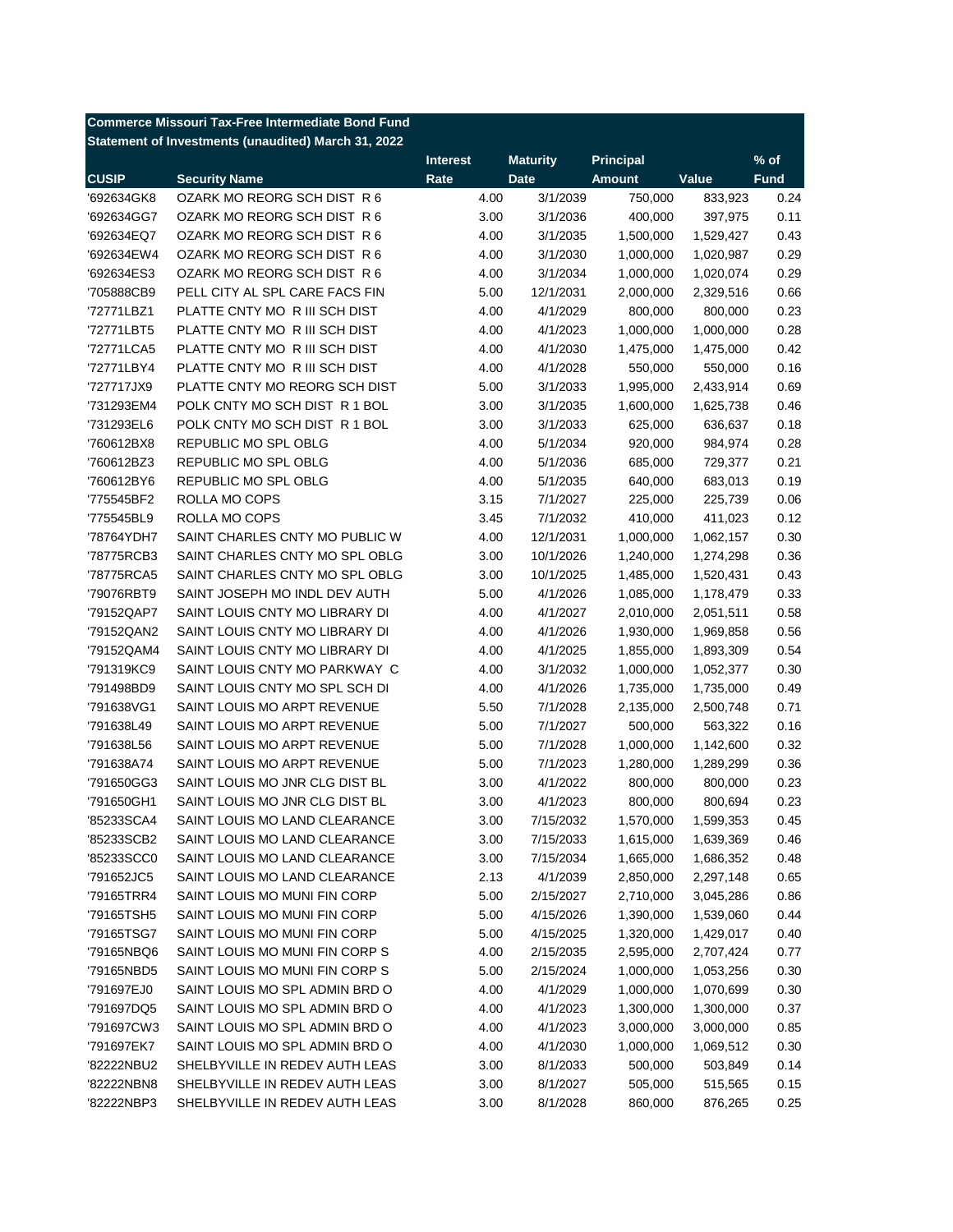|              | <b>Commerce Missouri Tax-Free Intermediate Bond Fund</b> |                 |                 |                  |           |             |
|--------------|----------------------------------------------------------|-----------------|-----------------|------------------|-----------|-------------|
|              | Statement of Investments (unaudited) March 31, 2022      |                 |                 |                  |           |             |
|              |                                                          | <b>Interest</b> | <b>Maturity</b> | <b>Principal</b> |           | $%$ of      |
| <b>CUSIP</b> | <b>Security Name</b>                                     | Rate            | <b>Date</b>     | <b>Amount</b>    | Value     | <b>Fund</b> |
| '851018KU4   | SPRINGFIELD MO PUBLIC UTILITY                            | 4.00            | 8/1/2031        | 1,310,000        | 1,389,965 | 0.39        |
| '851039KJ5   | SPRINGFIELD MO SPL OBLG                                  | 4.00            | 11/1/2034       | 470,000          | 517,093   | 0.15        |
| '851039KN6   | SPRINGFIELD MO SPL OBLG                                  | 4.00            | 11/1/2038       | 920,000          | 1,008,816 | 0.29        |
| '851039KL0   | SPRINGFIELD MO SPL OBLG                                  | 4.00            | 11/1/2036       | 815,000          | 895,164   | 0.25        |
| '851039KK2   | SPRINGFIELD MO SPL OBLG                                  | 4.00            | 11/1/2035       | 475,000          | 522,162   | 0.15        |
| '851039KM8   | SPRINGFIELD MO SPL OBLG                                  | 4.00            | 11/1/2037       | 845,000          | 927,760   | 0.26        |
| '851039GF8   | SPRINGFIELD MO SPL OBLG                                  | 4.00            | 5/1/2027        | 1,405,000        | 1,438,200 | 0.41        |
| '851039GE1   | SPRINGFIELD MO SPL OBLG                                  | 4.00            | 5/1/2026        | 1,000,000        | 1,023,630 | 0.29        |
| '851039GT8   | SPRINGFIELD MO SPL OBLG                                  | 5.00            | 7/1/2028        | 1,220,000        | 1,371,075 | 0.39        |
| '851039GS0   | SPRINGFIELD MO SPL OBLG                                  | 5.00            | 7/1/2027        | 2,275,000        | 2,546,455 | 0.72        |
| '851039GV3   | SPRINGFIELD MO SPL OBLG                                  | 5.00            | 7/1/2030        | 1,400,000        | 1,567,615 | 0.44        |
| '851039DP9   | SPRINGFIELD MO SPL OBLG                                  | 5.00            | 4/1/2022        | 1,275,000        | 1,275,000 | 0.36        |
| '851039DQ7   | SPRINGFIELD MO SPL OBLG                                  | 5.00            | 4/1/2023        | 1,340,000        | 1,340,000 | 0.38        |
| '85234LAN2   | ST LOUIS CMNTY CLG DIST ST LOU                           | 4.00            | 4/1/2036        | 2,000,000        | 2,131,959 | 0.60        |
| '85234LAM4   | ST LOUIS CMNTY CLG DIST ST LOU                           | 4.00            | 4/1/2035        | 1,000,000        | 1,066,946 | 0.30        |
| '85234LAP7   | ST LOUIS CMNTY CLG DIST ST LOU                           | 4.00            | 4/1/2037        | 2,515,000        | 2,674,871 | 0.76        |
| '85236UAR1   | ST LOUIS MO MUNI LIBRARY DIST                            | 3.00            | 3/15/2039       | 1,900,000        | 1,863,905 | 0.53        |
| '857492706   | STATE STREET INSTITUTIONAL US                            | 0.00            |                 | 2,346,845        | 2,346,845 | 0.66        |
| '842392FE7   | STHRN BOONE CNTY MO RISCH D                              | 4.00            | 3/1/2041        | 750,000          | 838,713   | 0.24        |
| '842392FD9   | STHRN BOONE CNTY MO RISCH D                              | 4.00            | 3/1/2040        | 1,000,000        | 1,119,990 | 0.32        |
| '842392FC1   | STHRN BOONE CNTY MO RISCH D                              | 4.00            | 3/1/2039        | 1,150,000        | 1,289,152 | 0.36        |
| '843645CM2   | STHRN PLATTE MO FIRE PROT DIST                           | 4.00            | 3/1/2038        | 540,000          | 579,272   | 0.16        |
| '861619FB5   | STONE CNTY MO REORG SCH DIST                             | 4.00            | 3/1/2034        | 1,840,000        | 1,961,252 | 0.56        |
| '861619FA7   | STONE CNTY MO REORG SCH DIST                             | 4.00            | 3/1/2033        | 1,725,000        | 1,842,680 | 0.52        |
| '89802PFL6   | TRUMAN MO ST UNIV HSG SYS REVE                           | 3.00            | 6/1/2025        | 865,000          | 871,771   | 0.25        |
| '914148JN2   | UNIV CITY MO SCH DIST                                    | 4.00            | 2/15/2026       | 1,760,000        | 1,878,839 | 0.53        |
| '914142AP9   | UNIVERSITY CITY MO MUNI LIBRAR                           | 3.00            | 4/15/2039       | 710,000          | 691,883   | 0.20        |
| '914142AN4   | UNIVERSITY CITY MO MUNI LIBRAR                           | 3.00            | 4/15/2037       | 670,000          | 661,863   | 0.19        |
| '914142AQ7   | UNIVERSITY CITY MO MUNI LIBRAR                           | 3.00            | 4/15/2042       | 1,145,000        | 1,062,239 | 0.30        |
| '920053BV6   | <b>VLY PARK MO FIRE PROT DIST</b>                        | 4.00            | 3/1/2037        | 500,000          | 524,788   | 0.15        |
| '920053BU8   | <b>VLY PARK MO FIRE PROT DIST</b>                        | 4.00            | 3/1/2035        | 450,000          | 480,166   | 0.14        |
| '920053BK0   | <b>VLY PARK MO FIRE PROT DIST</b>                        | 4.00            | 3/1/2025        | 360,000          | 379,795   | 0.11        |
| '920053BM6   | <b>VLY PARK MO FIRE PROT DIST</b>                        | 4.00            | 3/1/2027        | 555,000          |           | 0.17        |
|              | <b>VLY PARK MO FIRE PROT DIST</b>                        |                 |                 |                  | 602,621   |             |
| '920053BW4   |                                                          | 4.00            | 3/1/2039        | 755,000          | 790,667   | 0.22        |
| '920053BL8   | VLY PARK MO FIRE PROT DIST                               | 4.00            | 3/1/2026        | 535,000          | 572,743   | 0.16        |
| '937411FE1   | WASHINGTON CA UNIF SCH DIST YO                           | 0.01            | 8/1/2029        | 2,400,000        | 1,969,671 | 0.56        |
| '939296HX0   | WASHINGTON MO SCH DIST                                   | 4.00            | 3/1/2038        | 2,400,000        | 2,586,181 | 0.73        |
| '947865DA6   | WEBSTER CNTY MO REORG SCH DIST                           | 4.00            | 3/1/2032        | 500,000          | 547,848   | 0.16        |
| '947865DB4   | WEBSTER CNTY MO REORG SCH DIST                           | 4.00            | 3/1/2033        | 890,000          | 973,827   | 0.28        |
| '950734BR3   | <b>WENTZVILLE MO COPS</b>                                | 4.00            | 8/1/2025        | 1,160,000        | 1,224,680 | 0.35        |
| '950734BS1   | WENTZVILLE MO COPS                                       | 4.00            | 8/1/2026        | 1,000,000        | 1,057,407 | 0.30        |
| '950732YC5   | WENTZVILLE MO SCH DIST R 4                               | 0.00            | 3/1/2026        | 2,000,000        | 1,820,328 | 0.52        |
| '950732YD3   | WENTZVILLE MO SCH DIST R 4                               | 0.00            | 3/1/2027        | 2,095,000        | 1,839,576 | 0.52        |
| '95073BDF1   | WENTZVILLE R IV SCH DIST MO LE                           | 4.00            | 4/1/2032        | 1,810,000        | 1,895,373 | 0.54        |
| '95073BDG9   | WENTZVILLE R IV SCH DIST MO LE                           | 4.00            | 4/1/2033        | 1,800,000        | 1,883,839 | 0.53        |
| '95073BDH7   | WENTZVILLE R IV SCH DIST MO LE                           | 4.00            | 4/1/2034        | 1,800,000        | 1,882,777 | 0.53        |
| '95073BCC9   | WENTZVILLE R IV SCH DIST MO LE                           | 4.00            | 4/1/2025        | 990,000          | 1,026,632 | 0.29        |
| '95073BCB1   | WENTZVILLE R IV SCH DIST MO LE                           | 5.00            | 4/1/2024        | 565,000          | 597,439   | 0.17        |
| '966100ED7   | WHITESTOWN IN REDEV AUTH LEASE                           | 3.00            | 8/1/2032        | 1,575,000        | 1,616,738 | 0.46        |